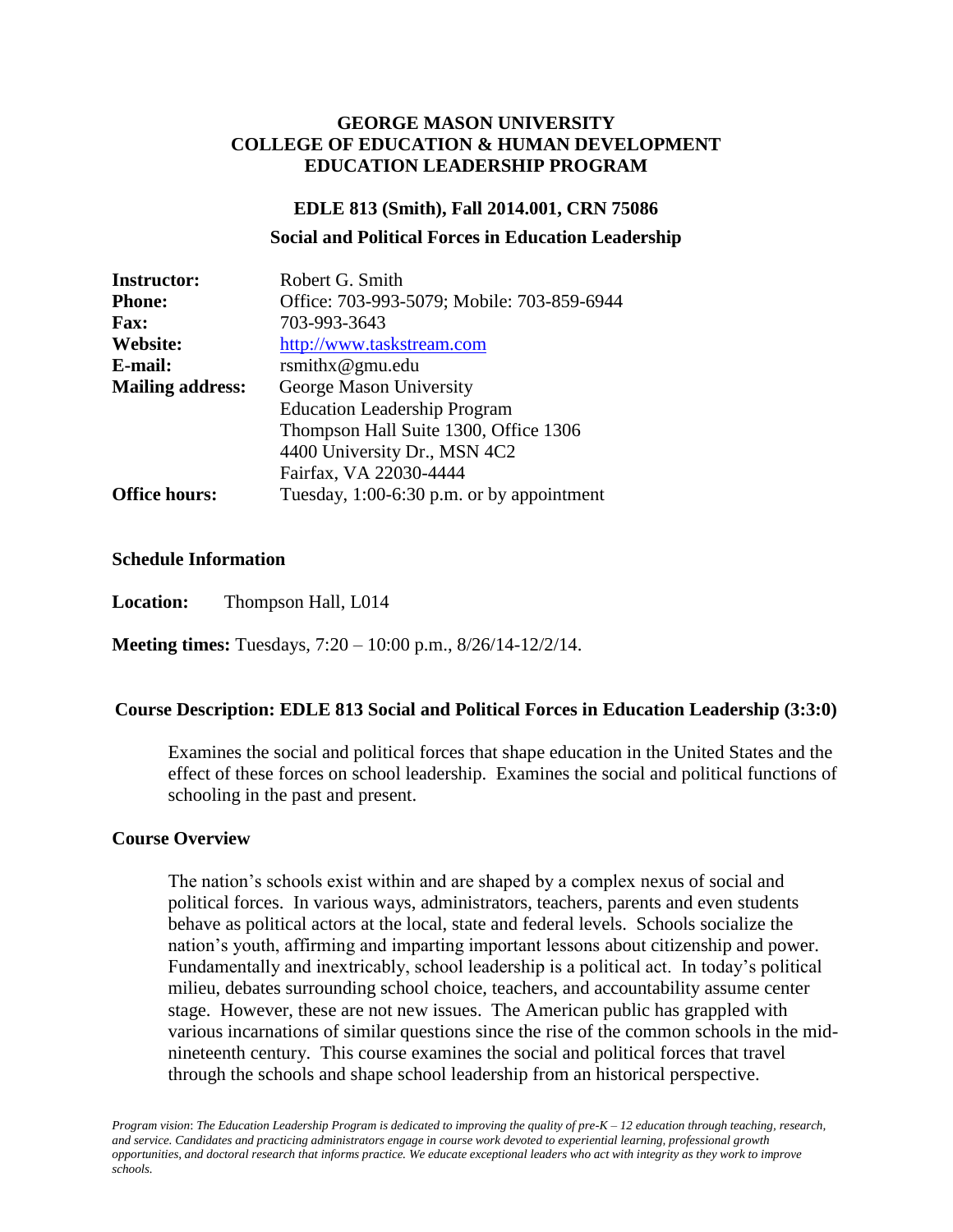This course begins with a consideration of education as a social institution as well as the ways in which education and politics intertwine. In what ways are the schools political? How and in what ways do economic, social and cultural transformations unfolding beyond the schools' doors shape education and school leadership? Where and in what ways is power exercised? How is history relevant to current education policy and to school leadership? Following this, the course is divided into three units: Market Forces, Privatization and Effectiveness; Teachers – Recruitment, Retention, Improvement and Evaluation; and Data and Decision Making: Equity, Accountability, and the Achievement Gap. Each inquiry will begin with an historical examination of how the issue or an incarnation of the issue unfolded in the past. Using this lens, students will explore the intricacies of a variety of pressing education debates and examine the social and political context in which today's schools operate.

### **Nature of Course Delivery**

Each session will consist of some combination of large and small group work and discussion. Students will work with a variety of primary sources and original research in class, both individually and in small groups. Knowledge is constructed collaboratively. For this reason, it is essential that you read the assigned materials carefully and come prepared to participate in discussion.

### **Student Outcomes**

Students who successfully complete this course will:

- 1. Gain an understanding of the development and structure of American schooling.
- 2. Understand political contexts of schooling.
- 3. Consider the ways in which school leadership is a political act.
- 4. Understand the variety of ways in which social forces shape schooling and school leadership.
- 5. Develop a broad framework that will support and help shape their future research.
- 6. Analyze primary source materials and seminal research.
- 7. Analyze and evaluate original research.
- 8. Evaluate and engage with secondary source materials.
- 9. Hone critical thinking skills.

### **National Standards**

The following Education Leadership Constituent Council (ELCC) standard elements are addressed, in part, in this course:

> 2.1 Candidates understand and can sustain a school culture and instructional program conducive to student learning through collaboration, trust, and a personalized learning environment with high expectations for students. 2.3 Candidates understand and can develop and supervise the instructional and leadership capacity of school staff.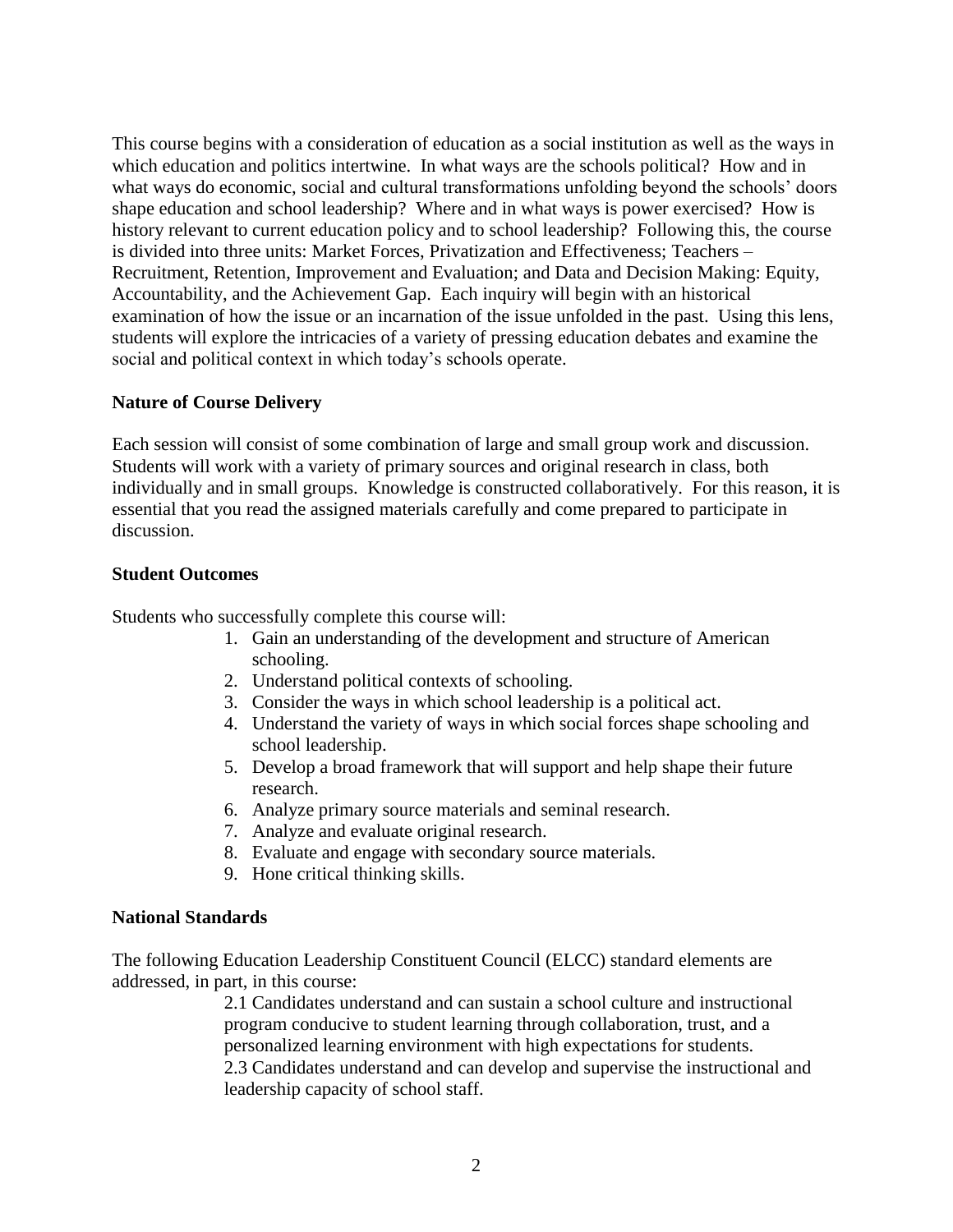4.1**:** Candidates understand and can collaborate with faculty and community members by collecting and analyzing information pertinent to the improvement of the school's educational environment.

4.3 Candidates understand and can respond to community interests and needs by building and sustaining positive school relationships with families and caregivers. 4.4: Candidates understand and can respond to community interests and needs by building and sustaining productive school relationships with community partners 5.3: Candidates understand and can safeguard the values of democracy, equity, and diversity.

5.5: Candidates understand and can promote social justice within a school to ensure that individual student needs inform all aspects of schooling.

6.1 Candidates understand and can advocate for school students, families, and caregivers.

6.2 Candidates understand and can act to influence local, district, state, and national decisions affecting student learning in a school environment

6.3 Candidates understand and can anticipate and assess emerging trends and initiatives in order to adapt school-based leadership strategies.

### **Course Materials**

**Textbook.** Lubienski**, C.A.** & Lubienski, S.T. (2014). The public school advantage: Why Public schools outperform private schools. Chicago: University of Chicago Press.

**Readings.** All additional readings are available in Taskstream. See the Tentative Weekly Schedule below for specific titles. Additionally, optional articles and documents will be available on Taskstream.

**Outside-of-Class Resources.** Online access is vital for the distance learning aspects of the course and is important if we experience school shutdowns because of the weather or other problems. **All students are now required to activate and monitor their GMU e-mail accounts**. If you are uncertain about how to do this, please see me. It is my expectation that you will be fully competent to send and receive e-mail messages **with attachments**.

All students are required to use [http://www.taskstream.com](http://www.taskstream.com/) as part of this course. This is an Internet site at which I will post vital information for the course and through which we will communicate from time to time.

It is my expectation that all students have access to standard word processing software that can be read by Microsoft Office 2007.

### **Course Requirements, Performance-based Assessment, and Evaluation Criteria**.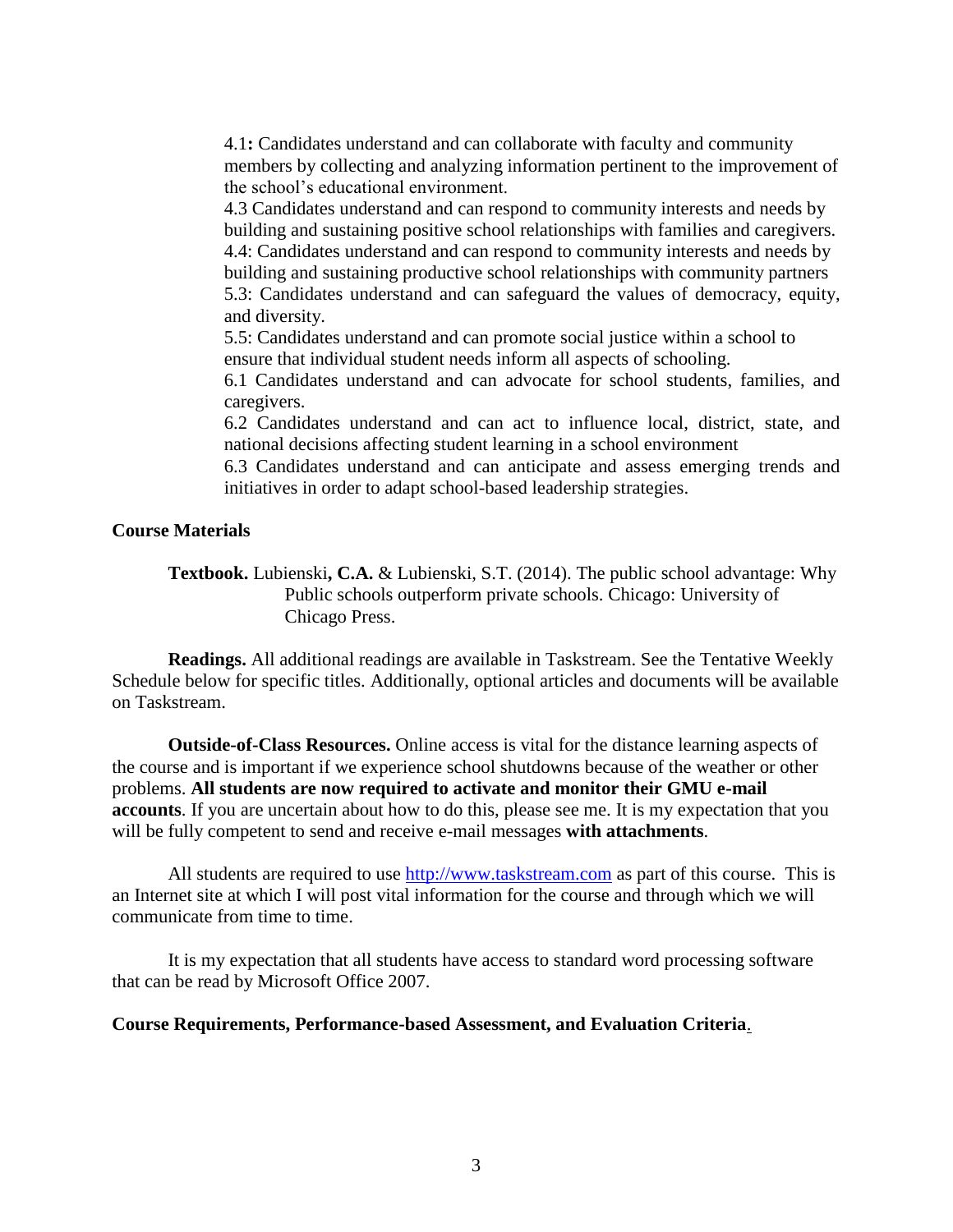**Attendance***.* Students are expected to attend every class for its entirety. Maximum class participation points will be earned by students who attend all classes, are on time and do not leave early.

**General expectations***.* Consistent with expectations of doctoral courses in the Education Leadership program, grading is based heavily on student performance on written assignments. The assignments constructed for this course reflect a mix of skills associated with the application of research to education leadership contexts. Overall, written work will be assessed using the following broad criteria:

- 1. Application of concepts reflected in class discussion and readings
- 2. Creativity and imagination
- 3. Clarity, concision and organization

**Weights of performances.** Additionally, a portion of the class grade will be based on participation and the contribution made to class discussions. The overall weights of the various performances are as follows:

*Class participation 20 points.* Students are expected to participate actively in class discussions, in group activities, and in serving as critical friends to other students. Attendance is expected for all classes. **If you must be absent, please notify me by e-mail or phone.** More than one absence may result in a reduction in participation points. Arriving at class more than 30 minutes late or leaving more than 30 minutes before the end of class may result in loss of points.

*Written assignments 80 points.* Several different types of performance-based assignments will be completed during the semester. Each of the first two assignments builds toward the final Research Essay. The directions for each assignment and a rubric for grading each assignment are described at the end of this syllabus. The assignments and the points assigned are:

- 1. Topic Proposal (15 points)
- 2. Literature Review (25 points)
- 3. Research Essay (Required performance for course) (40 points)

**Submission of assignments.** All assignments must be submitted electronically, through TaskStream. TaskStream is an online assessment system used by the college to collect student work, provide feedback to students, and maintain an ongoing record of student assessment data. You will be provided with a TaskStream account and use TaskStream to submit work for courses, as well as to prepare and submit your internship portfolio.

Late work. I expect all students to submit their work on time, meaning no later than midnight of the due date. Papers due on a day when you are absent must be submitted via TaskStream by the due date.

*Rewrites.* Students may rewrite a paper (other than the final paper) and re-submit the paper for re-grading within one week of receiving the paper back. I recommend that students not consider re-writing papers with scores of 3.6 or higher. If you wish to discuss your work, I am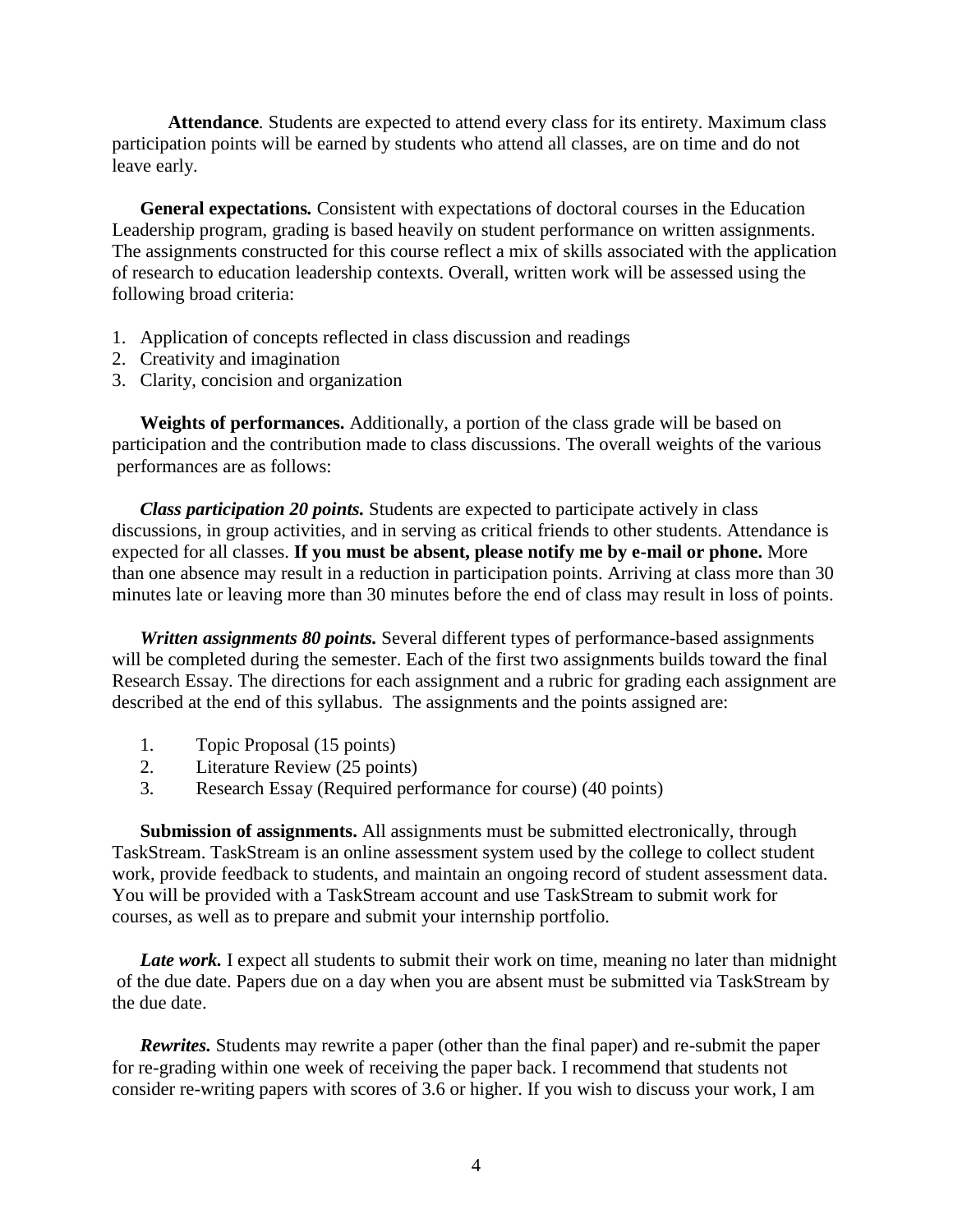willing to do so at a time of mutual convenience.

### **Grading Scale***.*

| $A+$        | 100      |
|-------------|----------|
| A           | 95-99    |
| $A -$       | 90-94    |
| $_{\rm B+}$ | 87-89    |
| B           | 83-86    |
| B-          | 80-82    |
| $\subset$   | 75-79    |
| F           | $0 - 74$ |

## **GMU POLICIES AND RESOURCES FOR STUDENTS**

- a. Students must adhere to the guidelines of the George Mason University Honor Code (See **http://oai.gmu.edu/the-mason-honor-code/**).
- b. Students must follow the university policy for Responsible Use of Computing (See **http://universitypolicy.gmu.edu/policies/responsible-use-of-computing/**).
- c. Students are responsible for the content of university communications sent to their George Mason University email account and are required to activate their account and check it regularly. All communication from the university, college, school, and program will be sent to students solely through their Mason email account.
- d. The George Mason University Counseling and Psychological Services (CAPS) staff consists of professional counseling and clinical psychologists, social workers, and counselors who offer a wide range of services (e.g., individual and group counseling, workshops and outreach programs) to enhance students' personal experience and academic performance (See **<http://caps.gmu.edu/>**).
- e. Students with disabilities who seek accommodations in a course must be registered with the George Mason University Office of Disability Services (ODS) and inform their instructor, in writing, at the beginning of the semester (See **<http://ods.gmu.edu/>**).
- f. Students must follow the university policy stating that all sound emitting devices shall be turned off during class unless otherwise authorized by the instructor.
- g. The George Mason University Writing Center staff provides a variety of resources and services (e.g., tutoring, workshops, writing guides, handbooks) intended to support students as they work to construct and share knowledge through writing (See **<http://writingcenter.gmu.edu/>**).

## **PROFESSIONAL DISPOSITIONS**

Students are expected to exhibit professional behaviors and dispositions at all times.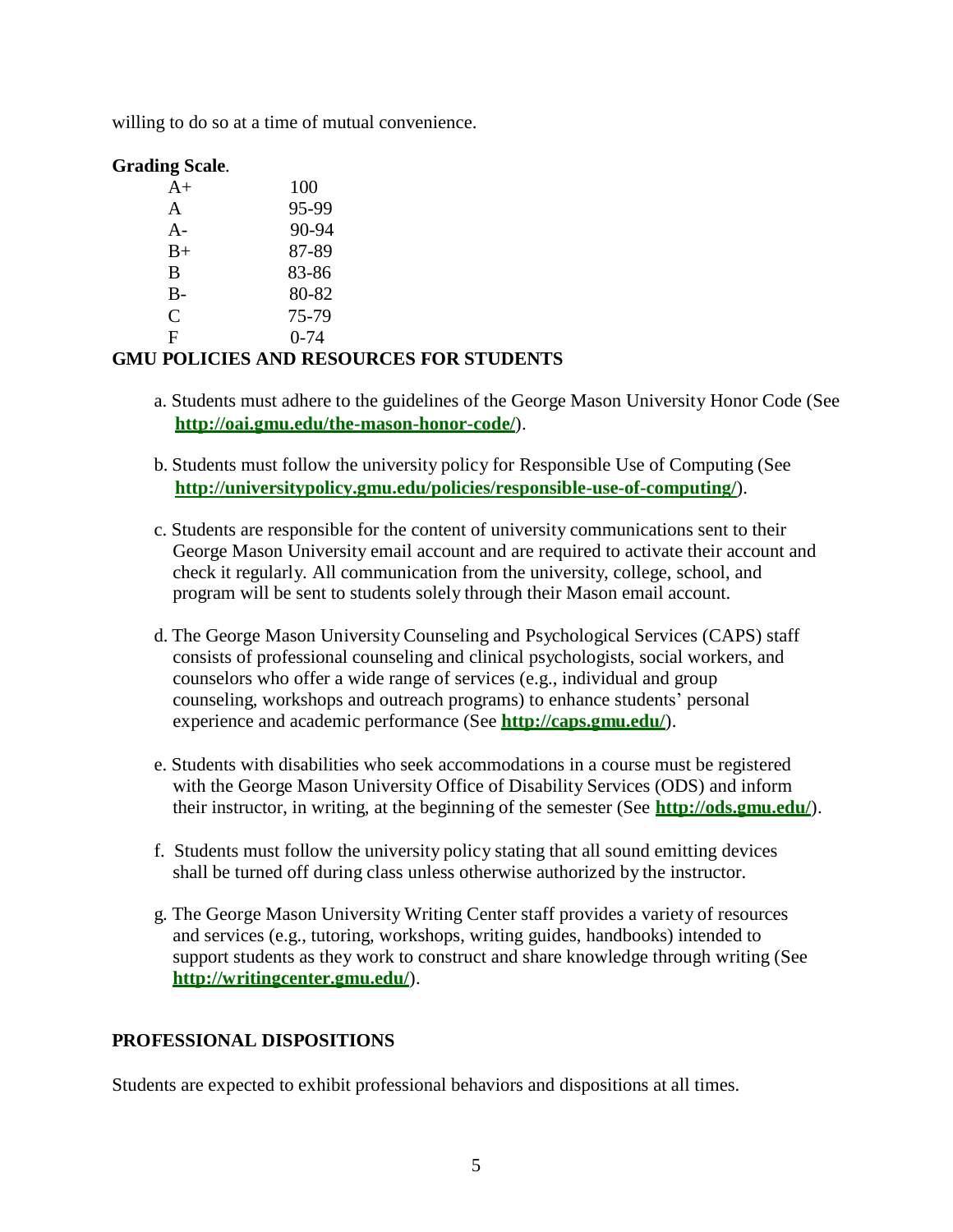## **CORE VALUES COMMITMENT**

The College of Education & Human Development is committed to collaboration, ethical leadership, innovation, research-based practice, and social justice. Students are expected to adhere to these principles: **<http://cehd.gmu.edu/values/>**.

### **For additional information on the College of Education and Human Development, Graduate School of Education, please visit our website <http://gse.gmu.edu/>**.

### **Tentative Weekly Schedule (subject to change). EDLE 813 (Smith) Fall 2013.001**

To accommodate the learning needs of class members, the topic, reading and assignment schedule may be amended during the semester. When the tentative weekly schedule is revised, revisions will be posted on Taskstream.

| Class#         | <b>Date</b> | Topic(s)                                      | <b>Reading/Writing Assignment</b>                                                                                                                                                                                                                                                                                                                                                                                                                                                                                                                                                                                                                                                                                                                         |  |
|----------------|-------------|-----------------------------------------------|-----------------------------------------------------------------------------------------------------------------------------------------------------------------------------------------------------------------------------------------------------------------------------------------------------------------------------------------------------------------------------------------------------------------------------------------------------------------------------------------------------------------------------------------------------------------------------------------------------------------------------------------------------------------------------------------------------------------------------------------------------------|--|
|                | 2014        |                                               |                                                                                                                                                                                                                                                                                                                                                                                                                                                                                                                                                                                                                                                                                                                                                           |  |
| $\mathbf{1}$   | 8/26        | Introductions<br>Thinking about<br>reform and | Cuban, L. (2013). Why so many structural changes in schools and so<br>little reform in teaching practice? Journal of Educational<br>Administration, 51, 109-125. doi 10.1108/09578231311304661                                                                                                                                                                                                                                                                                                                                                                                                                                                                                                                                                            |  |
|                |             | change                                        | Sarason, B. (1976). NASP distinguished lecture series:<br>What should we do about school reform? School Psychology<br>Review, 26, 104-111.                                                                                                                                                                                                                                                                                                                                                                                                                                                                                                                                                                                                                |  |
|                |             |                                               | Tyack, D. & Tobin, W. (1994). The "grammar" of schooling:                                                                                                                                                                                                                                                                                                                                                                                                                                                                                                                                                                                                                                                                                                 |  |
|                |             |                                               | Why has it been so hard to change? American Educational<br>Research Journal, 31, 453-479.                                                                                                                                                                                                                                                                                                                                                                                                                                                                                                                                                                                                                                                                 |  |
|                |             |                                               | <b>Market Forces, Privatization and Effectiveness</b>                                                                                                                                                                                                                                                                                                                                                                                                                                                                                                                                                                                                                                                                                                     |  |
| $\overline{2}$ | 9/2         | The roots and<br>conflicting models           | Katz, M.B. (1976). The origins of public education: A reassessment.<br>History of Education Quarterly, 16, 381-407.                                                                                                                                                                                                                                                                                                                                                                                                                                                                                                                                                                                                                                       |  |
|                |             | of modern<br>schooling                        | Text $(L&L)$ . pp. xi-44                                                                                                                                                                                                                                                                                                                                                                                                                                                                                                                                                                                                                                                                                                                                  |  |
| 3              | 9/9         | Choice and<br>privatization                   | Chubb, J.E. & Moe, T.E. (1988). Politics, markets, and the<br>organization of schools. American Political Science Review,<br>82, 1065-1087.<br>L&L. pp. 45-95<br>Noguera, P.E. (1994). More democracy not less: Confronting the<br>challenge of privatization in public education. Journal of Negro<br>Education, 63, 237 - 250.<br>Read one of the two studies below:<br>Reckhow, S. & Snyder, J.W. (2014). The expanding role of<br>philanthropy in education politics. Educational Researcher, 43,<br>186-195. doi:10.3102/0013189X14536607<br>Scott, J. & Jabbar, H. (2014). The hub and the spokes: Foundations,<br>intermediary organizations, incentivist reforms, and the politics of<br>research evidence. Educational Policy, 28, 233-257. doi: |  |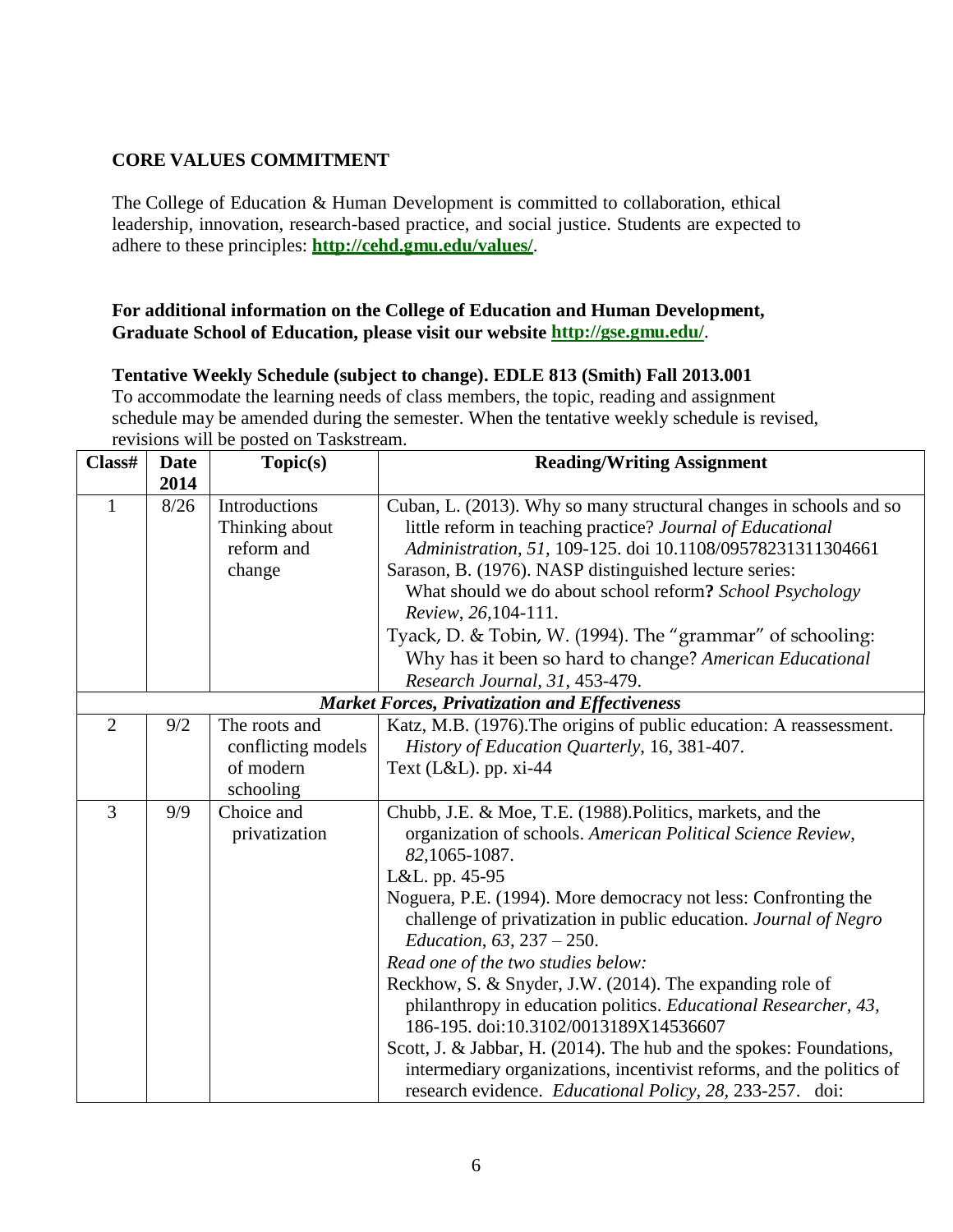|                |      |                           | 10.1177/0895904813515327                                                                                                                                                                                                          |  |  |  |
|----------------|------|---------------------------|-----------------------------------------------------------------------------------------------------------------------------------------------------------------------------------------------------------------------------------|--|--|--|
| $\overline{4}$ | 9/16 | Charter schools           | L&L. pp. 96-146.                                                                                                                                                                                                                  |  |  |  |
|                |      |                           | Finn, C.E. & Kanstoroom, M. (2002). Charter schools: Do charter                                                                                                                                                                   |  |  |  |
|                |      |                           | schools do it differently? Phi Delta Kappan, 84(1), 59-62.                                                                                                                                                                        |  |  |  |
|                |      |                           | Read one of the following studies:                                                                                                                                                                                                |  |  |  |
|                |      |                           | Almond, M. (2012). The Black charter school effect: Black students in                                                                                                                                                             |  |  |  |
|                |      |                           | American charter schools. The Journal of Negro Education, 81,<br>354-365.                                                                                                                                                         |  |  |  |
|                |      |                           | Jacobs, N. (2011). Understanding school choice: Location as a<br>determinant of charter school racial, economic, and linguistic<br>segregation. Education and Urban Society, 45, 459-482. doi:<br>10.1177/0013124511413388        |  |  |  |
|                |      |                           | Jeynes, W.H. (2012). A meta-analysis on the effects and contributions<br>of public, public charter, and religious schools on student outcomes.<br>Peabody Journal of Education, 87, 305-335. doi:<br>10.1080/0161956X.2012.679542 |  |  |  |
|                |      |                           | Schneider, M & Buckley, J. (2003). Making the grade: Comparing DC                                                                                                                                                                 |  |  |  |
|                |      |                           | charter schools to other DC public schools. Educational Evaluation                                                                                                                                                                |  |  |  |
|                |      |                           | and Policy Analysis, 25, 203-215.                                                                                                                                                                                                 |  |  |  |
|                |      |                           | doi:10.3102/01623737025002203                                                                                                                                                                                                     |  |  |  |
|                |      |                           | Wei, X., Patel, D. & Young, V.M. (2014). Opening the "black box":                                                                                                                                                                 |  |  |  |
|                |      |                           | Organizational differences between charter schools and traditional                                                                                                                                                                |  |  |  |
|                |      |                           | public schools. Education Policy Analysis Archives, 22(3), 1-30.                                                                                                                                                                  |  |  |  |
|                |      |                           | Retrieved from: http://dx.doi.org/10.14507/epaa.v22n3.2014                                                                                                                                                                        |  |  |  |
|                |      |                           | Yeh, S.S. (2013). A re-analysis of the effects of KIPP and the Harlem                                                                                                                                                             |  |  |  |
|                |      |                           | Promise Academies. Teachers College Record, 115, 1-20.                                                                                                                                                                            |  |  |  |
|                | 9/21 |                           | <b>Assignment #1: Topic Paper Due</b>                                                                                                                                                                                             |  |  |  |
|                |      |                           | Teachers: Recruitment, Retention, Improvement and Evaluation                                                                                                                                                                      |  |  |  |
| 5              | 9/23 | Teachers and              | Bernard. R.M. & Vinovskis, M.A. (1977) The female school teacher                                                                                                                                                                  |  |  |  |
|                |      | teaching in<br>historical | in antebellum Massachusetts. Journal of Social History, 10(3), 332-<br>345.                                                                                                                                                       |  |  |  |
|                |      | perspective               | Cuban, L. (2007). Hugging the middle: Teaching in an era of testing                                                                                                                                                               |  |  |  |
|                |      |                           | and accountability. <i>Education Policy Analysis Archives</i> , 15(1), 1-                                                                                                                                                         |  |  |  |
|                |      |                           | 27. Retrieved from http://epaa.asu.edu/epaa/v15n1/.                                                                                                                                                                               |  |  |  |
|                |      |                           | Strober, M.H. & Tyack, D.B. (1980). Why do men manage and                                                                                                                                                                         |  |  |  |
|                |      |                           | women teach? A report on research in schools. Signs, 5, 494-503                                                                                                                                                                   |  |  |  |
| 6              | 9/30 | Teacher                   | Cochran-Smith, M. (2004). The problem of teacher education. Journal                                                                                                                                                               |  |  |  |
|                |      | development:              | of Teacher Education, 55, 295-299. doi:                                                                                                                                                                                           |  |  |  |
|                |      | competing models          | 10.1177/0022487104268057                                                                                                                                                                                                          |  |  |  |
|                |      |                           | Labaree, D.F. (2005). Life on the margins. Journal of Teacher                                                                                                                                                                     |  |  |  |
|                |      |                           | Education, 56, 186-191. doi: 10.1177/0022487105275916                                                                                                                                                                             |  |  |  |
|                |      |                           | Darling-Hammond, L., Holtzman, D. J., Gatlin, S. J., & Heilig, J. V.                                                                                                                                                              |  |  |  |
|                |      |                           | (2005). Does teacher preparation matter? Evidence about teacher                                                                                                                                                                   |  |  |  |
|                |      |                           | certification, Teach for America, and teacher effectiveness.                                                                                                                                                                      |  |  |  |
|                |      |                           | Education Policy Analysis Archives, 13(42). Retrieved from                                                                                                                                                                        |  |  |  |
|                |      |                           | http://epaa.asu.edu/epaa/v13n42/                                                                                                                                                                                                  |  |  |  |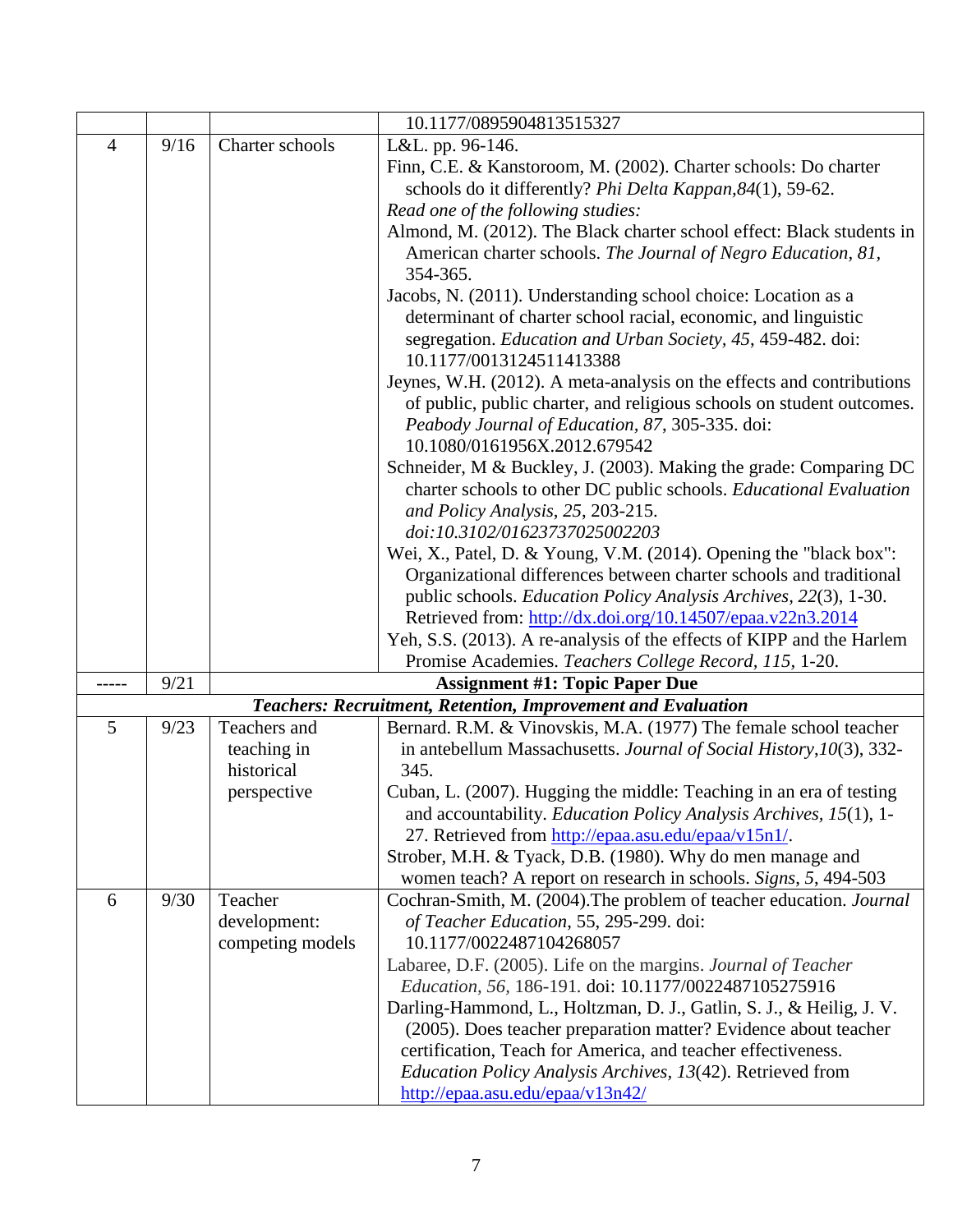| $\overline{7}$ | 10/7  | Teacher                       | Read two of the articles below                                                                                                                                                                                        |  |  |  |
|----------------|-------|-------------------------------|-----------------------------------------------------------------------------------------------------------------------------------------------------------------------------------------------------------------------|--|--|--|
|                |       | recruitment and               | Borman, G. D. & Dowling, N. M. (2008). Teacher attrition and                                                                                                                                                          |  |  |  |
|                |       | retention                     | retention: A meta-analytic and narrative review of the research.                                                                                                                                                      |  |  |  |
|                |       | Formative                     | Review of Educational Research, 78, 367-409. doi:                                                                                                                                                                     |  |  |  |
|                |       | evaluation of                 | 10.3102/0034654308321455                                                                                                                                                                                              |  |  |  |
|                |       | class                         | Engel, M., Jacob, B.A., & Curran, F.C. (2014). New evidence on                                                                                                                                                        |  |  |  |
|                |       |                               | teacher labor supply. American Educational Research Journal, 51,<br>36-72. doi: 10.3102/0002831213503031                                                                                                              |  |  |  |
|                |       |                               | Horng, E.L. (2009). Teacher tradeoffs: Disentangling teachers'<br>preferences for working conditions and student demographics.<br>American Educational Research Journal, 46, 690-717.<br>doi:10.3102/0002831208329599 |  |  |  |
|                |       |                               | Jones, N. & Youngs, P. (2012). Attitudes and affect: Daily motions<br>and their association with the commitment and burnout of beginning<br>teachers. Teachers College Record 114, 1-36.                              |  |  |  |
|                |       |                               | Ingersoll, R.M. & May, H. (2012). The magnitude, destinations, and<br>determinants of mathematics and science teacher turnover.<br>Educational Evaluation and Policy Analysis, 34, 435–464. DOI:                      |  |  |  |
|                |       |                               | 10.3102/0162373712454326                                                                                                                                                                                              |  |  |  |
|                |       |                               | Ingersoll, R.M. & Strong, M. (2011). The impact of induction and                                                                                                                                                      |  |  |  |
|                |       |                               | mentoring programs for beginning teachers: A critical review of the                                                                                                                                                   |  |  |  |
|                |       |                               | research. Review of Educational Research, 81, 201-233. doi:<br>10.3102/0034654311403323.                                                                                                                              |  |  |  |
|                |       |                               |                                                                                                                                                                                                                       |  |  |  |
|                |       |                               | Morgan, M., Ludlow, L., Kitching K., O'Leary, M. & Clarke, A.<br>(2010). What makes teachers tick? Sustaining events in new                                                                                           |  |  |  |
|                |       |                               | teachers' lives. British Educational Research Journal, 36, 191–208.                                                                                                                                                   |  |  |  |
|                |       |                               | doi:10.1080/01411920902780972                                                                                                                                                                                         |  |  |  |
|                |       |                               | Reininger, M. (2012). Hometown disadvantage? It depends on where                                                                                                                                                      |  |  |  |
|                |       |                               | you're from: Teachers' location preferences and the implications for                                                                                                                                                  |  |  |  |
|                |       |                               | staffing schools. Educational Evaluation and Policy Analysis,                                                                                                                                                         |  |  |  |
|                |       |                               | 34,127-145.doi: 10.3102/0162373711420864.                                                                                                                                                                             |  |  |  |
|                |       |                               | Ronfeldt, M. (2012). Where should student teachers learn to teach?                                                                                                                                                    |  |  |  |
|                |       |                               | Effects of field placement school characteristics on teacher                                                                                                                                                          |  |  |  |
|                |       |                               | retention and effectiveness. Educational Evaluation and Policy                                                                                                                                                        |  |  |  |
|                |       |                               | Analysis, 34, 3-26. doi:10.3102/0162373711420865                                                                                                                                                                      |  |  |  |
|                |       |                               | Ronfeldt, M., Reininger, M. & Krok, A. (2013). Recruitment or                                                                                                                                                         |  |  |  |
|                |       |                               | preparation? Investigating the effects of teacher characteristics and                                                                                                                                                 |  |  |  |
|                |       |                               | student teaching. Journal of Teacher Education, 64, 319-337. doi:                                                                                                                                                     |  |  |  |
|                |       |                               | 10.1177/0022487113488143                                                                                                                                                                                              |  |  |  |
| ---            | 10/14 |                               | No Class / Trade off for Labor Day for Monday Classes                                                                                                                                                                 |  |  |  |
| 8              | 10/21 | Determining                   | Corcoran, S.P., Evans, W.N. & Schwab R.M. (2004). Women, the                                                                                                                                                          |  |  |  |
|                |       | "quality" and                 | labor market, and the declining relative quality of teachers. Journal                                                                                                                                                 |  |  |  |
|                |       | evaluating<br>"effectiveness" | of Policy Analysis and Management, 23(3), 449-470. doi:                                                                                                                                                               |  |  |  |
|                |       |                               | 10.1002/pam.20021                                                                                                                                                                                                     |  |  |  |
|                |       |                               | Darling-Hammond, L., Amrein-Beardsley, A., Haertel, Haertel, E.&<br>Rothstein, J. (2012). Evaluating teacher evaluation. Phi Delta                                                                                    |  |  |  |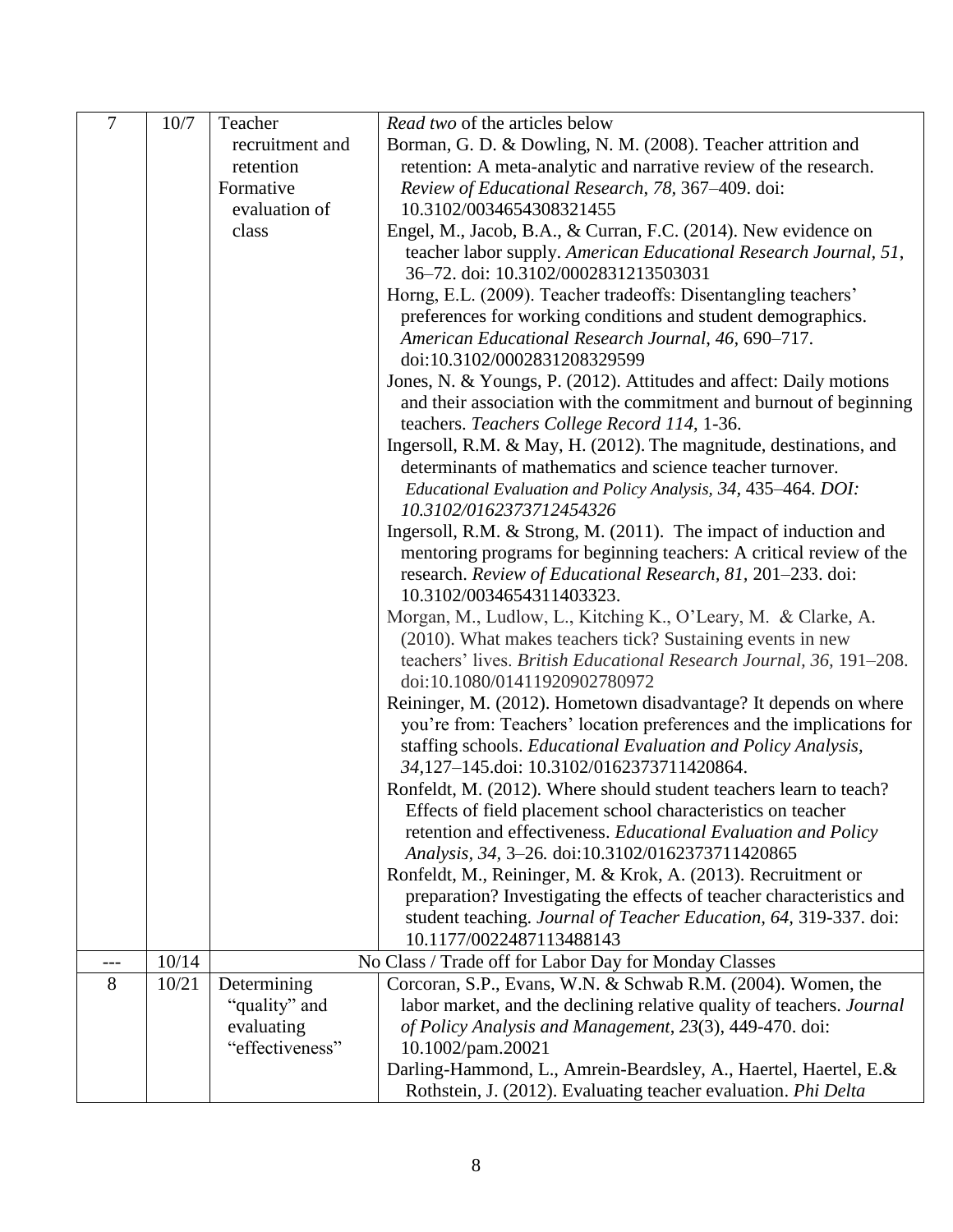|    |       |                        | Kappan 9(6): 8-15.                                                                        |  |  |  |
|----|-------|------------------------|-------------------------------------------------------------------------------------------|--|--|--|
|    |       |                        | Supovitz, J. (2012, April). The linking study—first year results:                         |  |  |  |
|    |       |                        | A report of the first year effects of an experimental study of the                        |  |  |  |
|    |       |                        | impact of feedback to teachers on teaching and learning. Paper                            |  |  |  |
|    |       |                        | presented at the meeting of the American Educational Research                             |  |  |  |
|    |       |                        | Association, Vancouver, BC, Canada.                                                       |  |  |  |
|    | 10/23 |                        | Eleventh Annual Brown Lecture in Education Research. The Ronald Reagan Building &         |  |  |  |
|    |       |                        | International Trade Center Amphitheater, Concourse Level, 1300 Pennsylvania Avenue,       |  |  |  |
|    |       |                        | NW., Washington, D.C. Federal Building: photo ID required to enter. 6:00 p.m.             |  |  |  |
|    |       | RECEPTION TO FOLLOW.   |                                                                                           |  |  |  |
|    |       |                        | James D. Anderson (University of Illinois, Urbana-Champaign), noted expert on American    |  |  |  |
|    |       |                        | education history and desegregation, has been selected to present the 2014 Brown Lecture. |  |  |  |
|    | 10/26 |                        | <b>Assignment #2: Literature Review Due</b>                                               |  |  |  |
|    |       |                        | Data and Decision Making: Equity, Accountability, and the Achievement Gap                 |  |  |  |
| 9  | 10/28 | <b>Education</b> and   | Brown v. Board of Educ. 347 U.S. 483 (1954)                                               |  |  |  |
|    |       | social justice: The    | Ladson-Billings, G. (2012). Through a glass darkly: The persistence                       |  |  |  |
|    |       | history of African-    | of race in education research & scholarship. Educational                                  |  |  |  |
|    |       | American education     | Researcher, 41, 115-120. doi: 10.3102/0013189X12440743                                    |  |  |  |
|    |       |                        | Ravitch, D. (2000). A different kind of education for Black children                      |  |  |  |
|    |       |                        | Journal of Blacks in Higher Education, 30, 98-106.                                        |  |  |  |
|    |       |                        | Siddle Walker, V. (2000). Valued segregated schools for African                           |  |  |  |
|    |       |                        | American children in the south, 1935-1969: A review of common                             |  |  |  |
|    |       |                        | themes and characteristics. Review of Educational Research, 70,                           |  |  |  |
|    |       |                        | 253-285.                                                                                  |  |  |  |
| 10 | 11/4  | Closing                | Smith, R.G. & Brazer, S.D. (2013, April). Achievement gaps and                            |  |  |  |
|    |       | achievement gaps       | superintendent decisions. Paper presented at the meeting of the                           |  |  |  |
|    |       |                        | American Educational Research Association. San Francisco, CA.                             |  |  |  |
|    |       |                        | Sue, D.W., Capodilupo, C.M., Torino, G.C., Bucceri, J.M., Holder, A.                      |  |  |  |
|    |       |                        | M. B., Nadal, K.L., & Esquilin, M. (2007). Racial microaggressions                        |  |  |  |
|    |       |                        | in everyday life: Implications for clinical practice. American                            |  |  |  |
|    |       |                        | Psychologist, 62, 271-286. DOI: 10.1037/0003-066X.62.4.271                                |  |  |  |
|    |       |                        | Yeager, D. S. & Walton, G. M. (2011). Social-psychological                                |  |  |  |
|    |       |                        | interventions in education: They're not magic. Review of                                  |  |  |  |
|    |       |                        | Educational Research. 81, 267-301. doi:                                                   |  |  |  |
|    |       |                        | 10.3102/0034654311405999                                                                  |  |  |  |
| 11 | 11/11 | The school             | Porter, A., McMaken, J., Hwang, J. & Yang, R. (2011). Common core                         |  |  |  |
|    |       | curriculum: The        | standards: The new U.S. intended curriculum. <i>Educational</i>                           |  |  |  |
|    |       | <b>Common Core</b>     | Researcher, 40, 103-116. doi: 10.3102/0013189X11405038                                    |  |  |  |
|    |       | <b>State Standards</b> | Tienken, C.H. (2012). The Common Core State Standards: The                                |  |  |  |
|    |       |                        | emperor is still looking for his clothes. Kappa Delta Pi Record, 48,                      |  |  |  |
|    |       |                        | 152-155. doi: 10.1080/00228958.2012.733928.                                               |  |  |  |
|    |       |                        |                                                                                           |  |  |  |
|    |       |                        | Read one of the following:                                                                |  |  |  |
|    |       |                        |                                                                                           |  |  |  |
|    |       |                        | Applebee, A.N. (2013). Common Core State Standards: The promise                           |  |  |  |
|    |       |                        | and the peril in a national palimpsest. English Journal, $103(1)$ , 25-                   |  |  |  |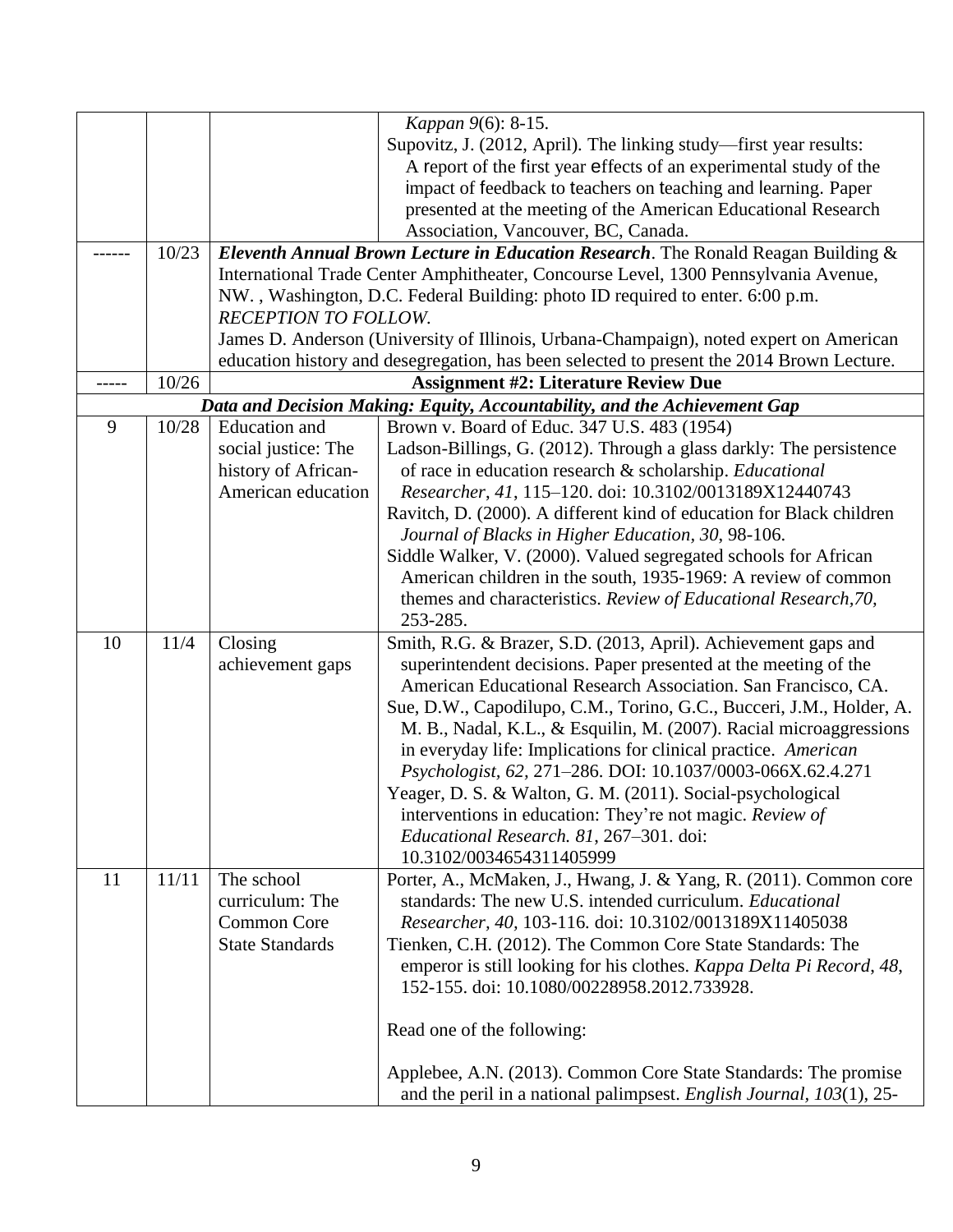|    |       |                          | 33.                                                                  |
|----|-------|--------------------------|----------------------------------------------------------------------|
|    |       |                          | Hiebert, E.H. & Mesmer, A.E. (2012). Upping the ante of text         |
|    |       |                          | complexity in the common core state standards: Examining its         |
|    |       |                          | potential impact on young readers. Educational Researcher, 42, 44-   |
|    |       |                          | 51. doi: 10.3102/0013189X12459802                                    |
|    |       |                          | Schmidt, W. & Houang, R.T. (2012). Curricular coherence and the      |
|    |       |                          | common core state standards for mathematics. Educational             |
|    |       |                          | Researcher, 41, 294-308. doi: 10.3102/0013189X12464517               |
| 12 | 11/18 | Accountability and       | Read two of the following articles:                                  |
|    |       | high stakes testing      | Amrein-Beardsley, A., Berliner, D.C., Rideau, S. (2010). Cheating in |
|    |       |                          | the first, second and third degree: Educators' responses to high-    |
|    |       |                          | stakes testing. Education Policy Analysis Archives, 18(14), 1-32.    |
|    |       |                          | Madaus, G. & Russell, M. (2010-11) Paradoxes of high-stakes testing. |
|    |       |                          | Journal of Education, 190, 21-30.                                    |
|    |       |                          | Nichols, S.L., Glass, G.V. & Berliner, D.C. (2012). High-stakes      |
|    |       |                          | testing and student achievement: Updated analyses with NAEP data.    |
|    |       |                          | Education Policy Analysis Archives, 20(20), 1-30.                    |
|    |       |                          | Supovitz, J. (2009). Can high stakes testing leverage educational    |
|    |       |                          | improvement? Prospects from the last decade of testing               |
|    |       |                          | and accountability reform. Journal of Educational Change, 10, 211-   |
|    |       |                          | 227. doi 10.1007/s10833-009-9105-2                                   |
| 13 | 11/25 | The federal role in      | United States Department of Education. (2002). Executive Summary     |
|    |       | education: NCLB          | of the No Child Left Behind Act of 2001. Washington, DC: Author.     |
|    |       | and RTTT                 |                                                                      |
| 14 | 12/2  | Paper presentations      | <b>Assignment #4: Research Essay Due</b>                             |
|    |       | Wrap-up                  |                                                                      |
|    |       | <b>Course Evaluation</b> |                                                                      |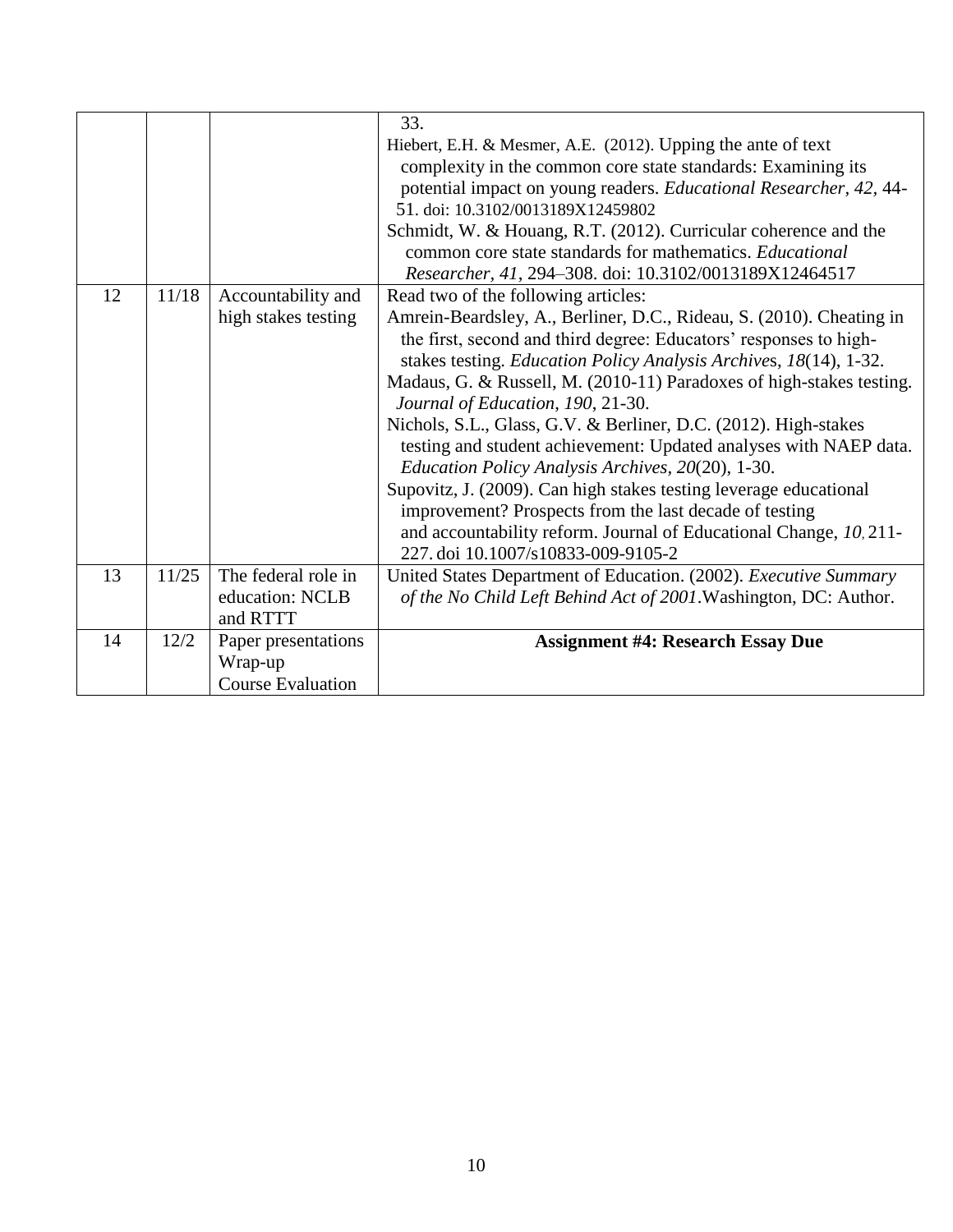## **Assignment #1: Topic Proposal 15 points**

### **Rationale**

The goal of this assignment is to highlight the details of a precise and particular education debate. This debate will form the foundation for your individualized scholarly inquiry. Before you can generate your own research questions, you need to demonstrate an understanding of the key issues. Before you can insert your voice into and inform current educational debates and policies, you need to have a clear understanding of the current state of the debates.

### **Tasks**

- 1. Submit a 3-4 page essay that offers an overview of your selected issue.
- 2. Begin by addressing the following questions:
	- a. Where is this issue visible?
	- b. Who is involved?
	- c. What are the competing perspectives surrounding this issue?
	- d. What is at stake?
- 3. Once you have addressed the above questions, begin to move beyond the details of the current issue and raise your own research questions.
	- a. What do you want to learn more about?
	- b. What do you want to figure out?
	- c. Develop a set of at least three questions that will drive your research over the course of this semester.
- 4. Using at least 4 sources, this essay will focus *only* on the current incarnation of this debate.
- 5. In addition, submit a proposed bibliography of at least10 sources, including at least four sources that provide a historical treatment of the issue.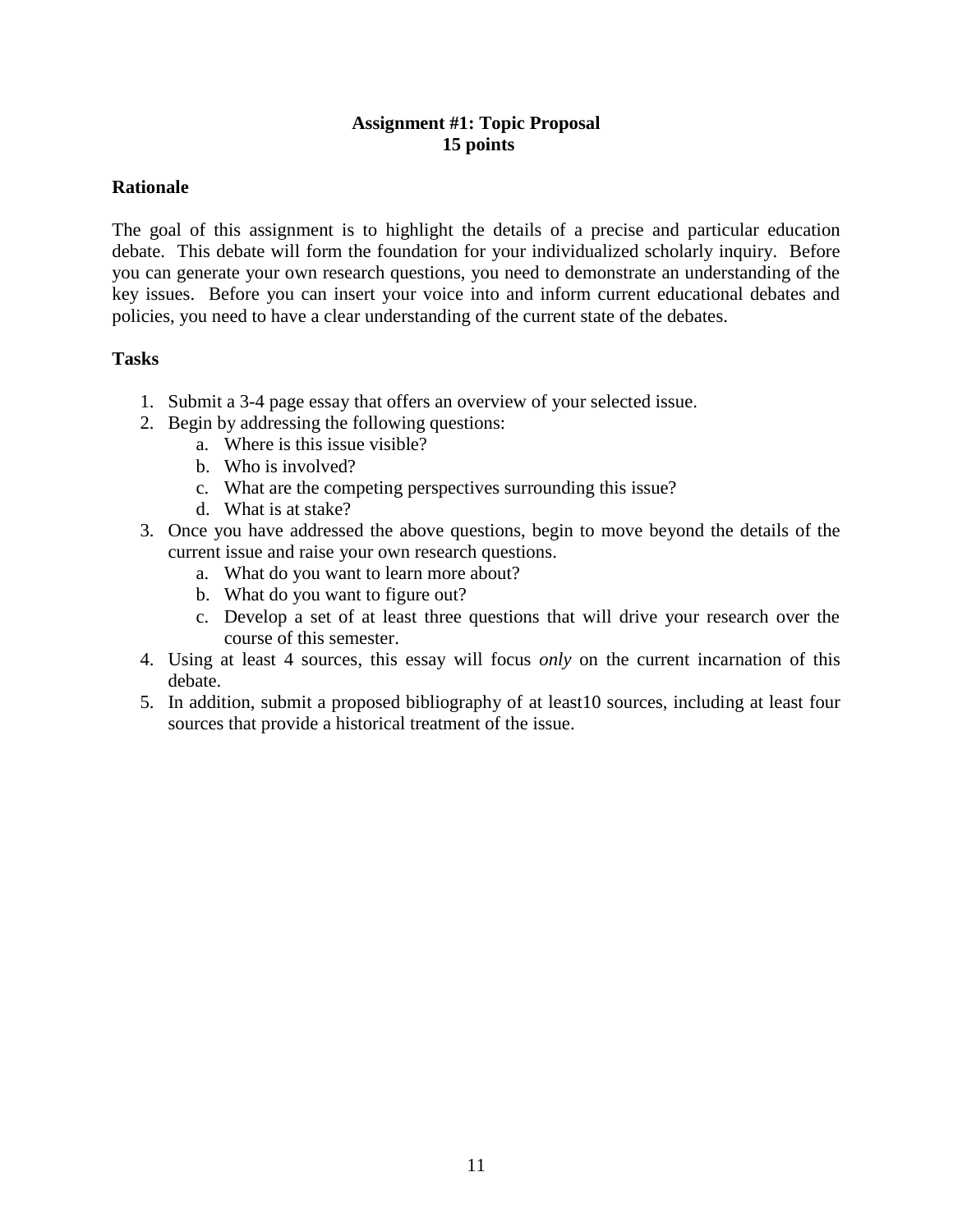# **Assessment Rubric for Assignment #1: Topic Paper**

|                                                                    | <b>Exceeds expectations</b><br>(4)                                                                                                                                                                                                                                                                    | <b>Meets expectations</b><br>(3)                                                                                                                                                                                                                         | <b>Approaches</b><br>expectations                                                                                                                                          | <b>Falls below expectations</b><br>(1)                                                                                                                                                                       |
|--------------------------------------------------------------------|-------------------------------------------------------------------------------------------------------------------------------------------------------------------------------------------------------------------------------------------------------------------------------------------------------|----------------------------------------------------------------------------------------------------------------------------------------------------------------------------------------------------------------------------------------------------------|----------------------------------------------------------------------------------------------------------------------------------------------------------------------------|--------------------------------------------------------------------------------------------------------------------------------------------------------------------------------------------------------------|
|                                                                    |                                                                                                                                                                                                                                                                                                       |                                                                                                                                                                                                                                                          | (2)                                                                                                                                                                        |                                                                                                                                                                                                              |
| <b>Statement of</b><br><b>Topic</b><br>(20%)                       | Offers a clear statement<br>of issue of interest.<br>Focuses on a specific<br>component of a larger<br>debate. Describes topic in<br>clear and accurate terms.                                                                                                                                        | Offers a clear statement<br>of topic, but lacks focus<br>and/or attempts to cover<br>too much ground.                                                                                                                                                    | Offers neither a clear nor<br>focused statement of<br>interest.                                                                                                            | Offers neither a clear nor<br>focused statement of<br>interest and makes<br>inaccurate claims.                                                                                                               |
| <b>Exploration</b><br>of Debate<br>(25%)                           | Addresses succinctly the<br>questions of where the<br>issue is visible, who is<br>involved, what are the<br>competing perspectives,<br>and what is at stake.<br>Refers to relevant texts to<br>ground characterizations.<br>Presents topic overview<br>in a clear, accurate, and<br>bias-free manner. | Offers a clear exploration<br>of a specific issue of<br>debate of interest. Refers<br>to relevant texts to ground<br>overview. Author reveals<br>clear bias, choosing sides<br>or offering policy<br>prescriptions. Cites and<br>makes use of 4 sources. | Exploration of issue is<br>vague or too broad.<br>Author takes sides. Uses<br>fewer than 4 sources, or<br>cites 4 sources but does<br>not make significant use<br>of them. | Exploration of issue is<br>unclear or inaccurate.<br>Author does not refer to<br>specific texts to ground<br>overview and writes with<br>clear bias. Does not cite<br>or make use of<br>appropriate sources. |
| Use of<br><b>Sources</b><br>$(10\%)$                               | Cites and makes use of at<br>least 4 high quality<br>sources.                                                                                                                                                                                                                                         | Cites and makes use of at<br>least 4 sources, one or<br>more of which may be of<br>dubious quality.                                                                                                                                                      | Cites and makes use of 3<br>sources.                                                                                                                                       | Cites and makes use<br>fewer than 3 sources.                                                                                                                                                                 |
| <b>Statement of</b><br><b>Research</b><br><b>Question</b><br>(25%) | Moves beyond the issue<br>at hand and raises at least<br>3 meaningful questions<br>that stem from the texts.                                                                                                                                                                                          | Raises two meaningful<br>questions to guide future<br>inquiry.                                                                                                                                                                                           | Raises only one<br>meaningful question.                                                                                                                                    | Raises questions that do<br>not stem from the<br>readings or hold potential<br>of generating future<br>research, or poses no<br>questions.                                                                   |
| <b>Proposed</b><br>bibliography                                    | Provides a proposed<br>bibliography of at least10<br>high quality sources,<br>including at least four<br>sources that provide a<br>historical treatment of the<br>issue.                                                                                                                              | Provides a proposed<br>bibliography of at least 10<br>sources, one or more of<br>which may be of poor<br>quality, or provides fewer<br>than four sources that<br>provide a historical<br>treatment of the issue.                                         | Provides a proposed<br>bibliography of fewer<br>than 10 sources.                                                                                                           | Fails to include a<br>proposed bibliography.                                                                                                                                                                 |
| <b>Mechanics</b><br>$(10\%)$                                       | The essay is nearly error<br>free and comports with<br>APA guidelines.                                                                                                                                                                                                                                | The paper has some<br>errors.                                                                                                                                                                                                                            | The paper has numerous<br>errors.                                                                                                                                          | The paper is sloppy and<br>appears not to have been<br>proofread.                                                                                                                                            |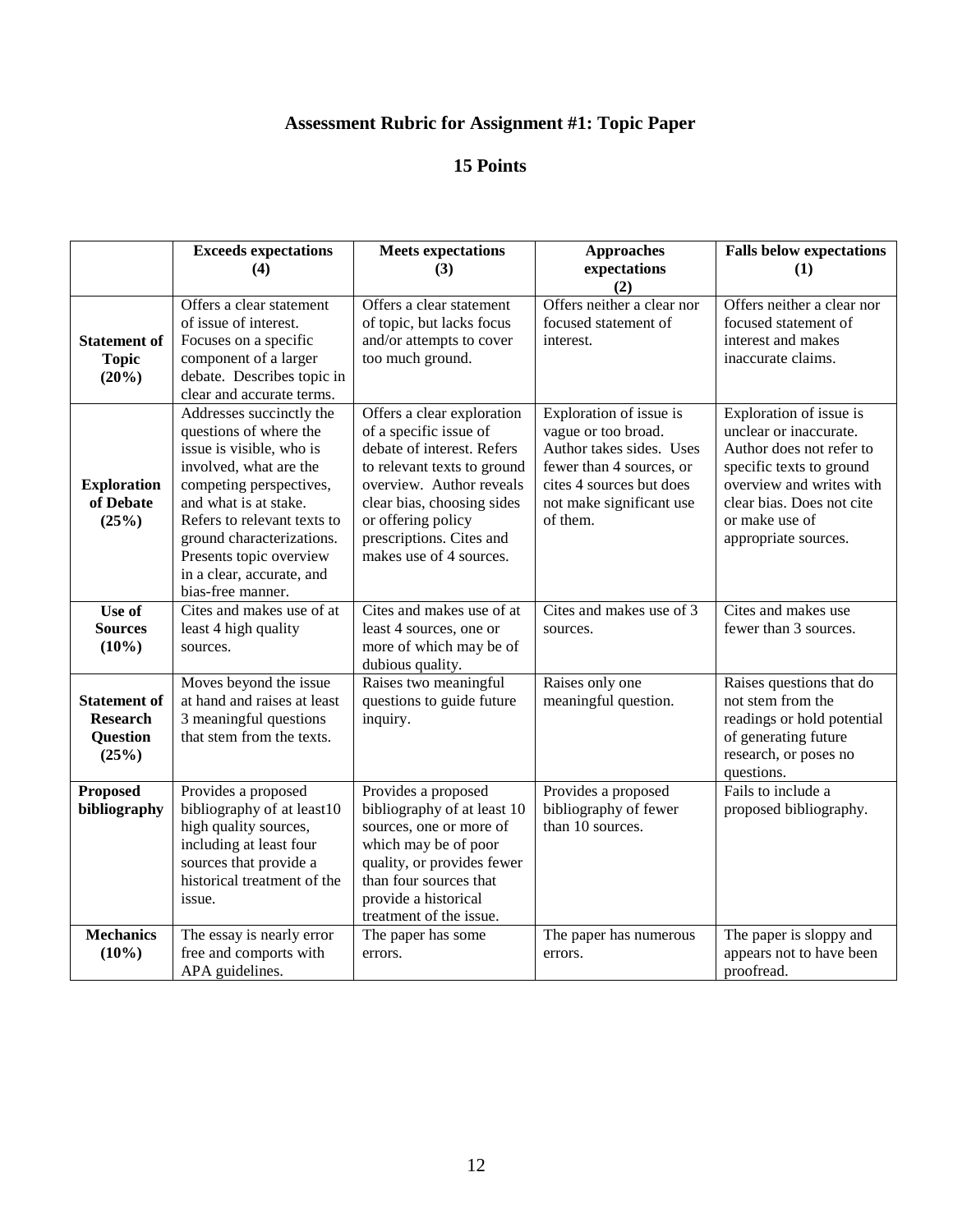### **Assignment #2: Literature Review**

### **25 Points**

### **Rationale**

Much of successful academic writing is based, in part, on the careful reading of secondary and primary source literature. Rather than summarizing the key points and arguments of a variety of authors, the goal of this exercise is to synthesize a body of scholarship.

### **Tasks**

- 1. In 6-7 pages, address the following questions in a well-crafted, compelling essay.
	- a. How has thinking on your chosen topic developed over time?
	- b. How do you account for these shifts?
	- c. In what ways do disciplinary conventions shape authors' analyses?
	- d. What are the main points of agreement and disagreement?
	- e. Where do you see authors engaging one another in scholarly discourse?
- 2. Drawing upon this body of literature, pose at least three questions that will motivate your future inquiry. Examine these questions, explicating how they grow out of the examined literature and exploring their larger significance. What will these questions help you figure out that we do not already know?
- 3. You must discuss and cite at least 10 approved sources, at least four of which are historical.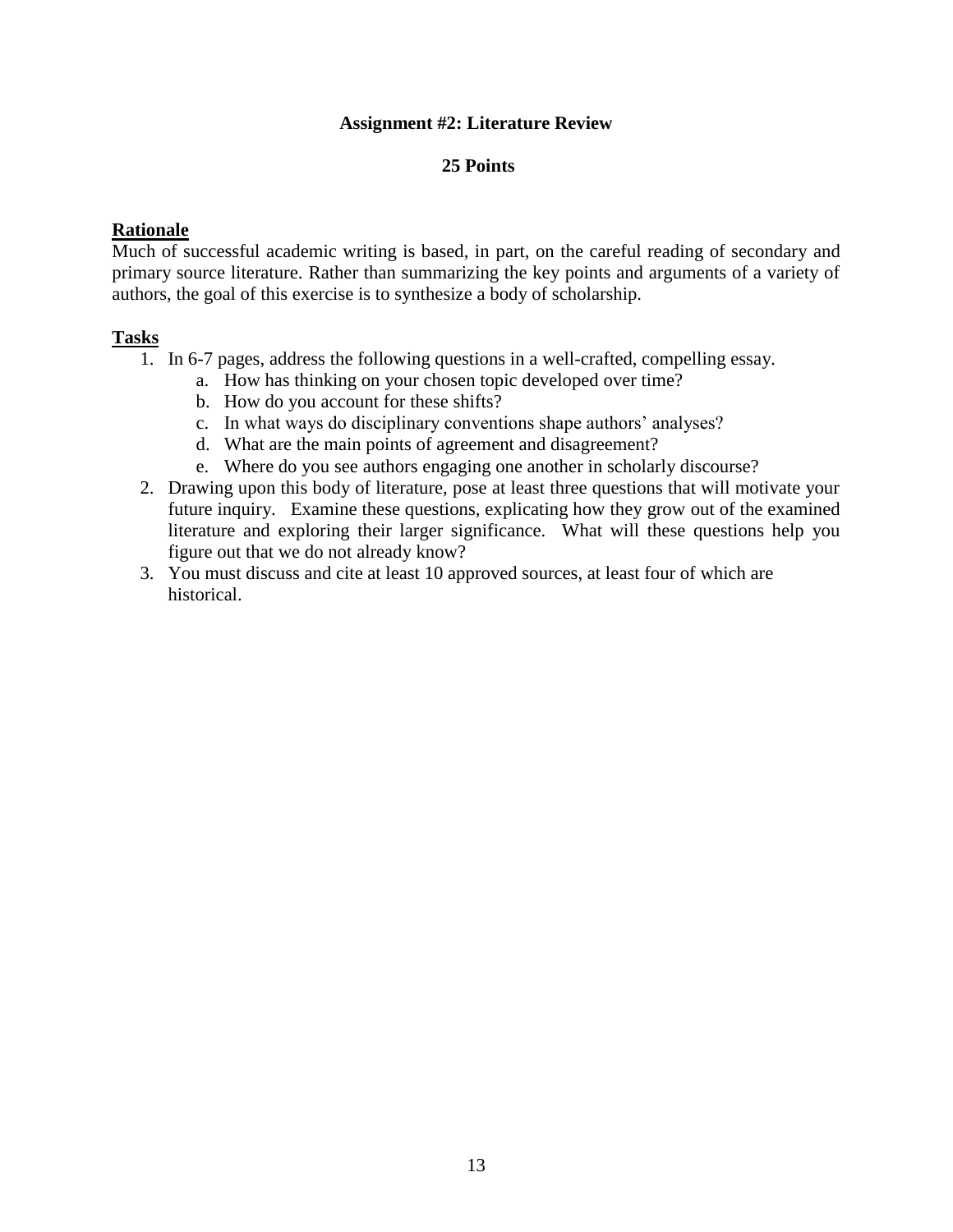## **Assessment Rubric for Assignment #2: Literature Review**

|                                                                                    | <b>Exceeds expectations</b>                                                                                                                                                                                                                                                                                                                                                                                                                                                                                                                                                                                                                                                                     | <b>Meets expectations</b>                                                                                                                                                                                                                                                                                                                                                                                                                                         | <b>Approaches expectations</b>                                                                                                                                                                                                                                                                        | <b>Falls below expectations</b>                                                                                                                                                                                                                                                                                                          |
|------------------------------------------------------------------------------------|-------------------------------------------------------------------------------------------------------------------------------------------------------------------------------------------------------------------------------------------------------------------------------------------------------------------------------------------------------------------------------------------------------------------------------------------------------------------------------------------------------------------------------------------------------------------------------------------------------------------------------------------------------------------------------------------------|-------------------------------------------------------------------------------------------------------------------------------------------------------------------------------------------------------------------------------------------------------------------------------------------------------------------------------------------------------------------------------------------------------------------------------------------------------------------|-------------------------------------------------------------------------------------------------------------------------------------------------------------------------------------------------------------------------------------------------------------------------------------------------------|------------------------------------------------------------------------------------------------------------------------------------------------------------------------------------------------------------------------------------------------------------------------------------------------------------------------------------------|
|                                                                                    | (4)                                                                                                                                                                                                                                                                                                                                                                                                                                                                                                                                                                                                                                                                                             | (3)                                                                                                                                                                                                                                                                                                                                                                                                                                                               | (2)                                                                                                                                                                                                                                                                                                   | (1)                                                                                                                                                                                                                                                                                                                                      |
| <b>Presentation</b><br>of Literature<br>and Idea<br><b>Development</b><br>$(60\%)$ | Examines and properly<br>cites 10 sources, at least<br>4 of which are historical.<br>Creates conversations<br>across texts, thinking<br>about the works as a<br>cohesive body of<br>literature. Rather than<br>summarizing each work<br>one by one, the author<br>finds meaningful ways<br>to synthesize the<br>readings. Incorporates<br>specific evidence from<br>texts and offers an<br>analysis. Considers the<br>role of disciplinary<br>conventions and links<br>these observations to<br>essay's larger idea.<br>Through an exploration<br>of this body of literature,<br>the author generates a<br>cohesive, logical, and<br>compelling idea that is<br>woven throughout the<br>review. | Examines and properly<br>cites 10 sources, at least<br>four of which are<br>historical. The author<br>attempts to generate a<br>larger, original idea but<br>this idea is not<br>substantiated all the<br>way throughout the<br>essay or is separate<br>from a discussion of the<br>texts. Considers<br>disciplinary<br>conventions, but does<br>not link these<br>observations to a larger<br>idea. Uses some quotes,<br>but may not offer<br>thorough analysis. | Examines 10 sources, at<br>least 4 of which are<br>historical. Rather than<br>generating a larger idea and<br>moving beyond the texts,<br>the author summarizes each<br>work. Does not consider<br>the role of disciplinary<br>conventions. Provides<br>some evidence, but offers<br>little analysis. | Examines fewer than 10<br>sources. Citations may be<br>incorrect. Author offers<br>only summaries.<br>Presentation of authors'<br>views may be inaccurate<br>or incorrect. Does not<br>consider the role of<br>disciplinary conventions.<br>Does not provide<br>significant evidence to<br>support claims. Does not<br>provide analysis. |
| <b>Future</b><br><b>Research</b><br><b>Questions</b><br>$(30\%)$                   | Clearly states and<br>explicates three specific<br>questions to motivate<br>further research. The<br>questions are a clear<br>outgrowth of the<br>literature discussed.                                                                                                                                                                                                                                                                                                                                                                                                                                                                                                                         | States three questions.<br>Questions are too broad<br>and/or are not fully<br>explicated. Questions<br>flow from previous<br>discussion of literature.                                                                                                                                                                                                                                                                                                            | Offers three vague<br>questions. Neither clearly<br>nor fully explicates<br>significance or implications<br>of questions. Questions<br>only partially flow from<br>discussion of scholarship.                                                                                                         | Offers fewer than three<br>questions. Questions are<br>vague and may not be<br>explicated. Questions do<br>not flow from discussion<br>of scholarship.                                                                                                                                                                                   |
| <b>Mechanics</b><br>$(10\%)$                                                       | The essay is nearly error<br>free.                                                                                                                                                                                                                                                                                                                                                                                                                                                                                                                                                                                                                                                              | The paper has some<br>errors.                                                                                                                                                                                                                                                                                                                                                                                                                                     | The paper has numerous<br>errors.                                                                                                                                                                                                                                                                     | The paper is sloppy and<br>appears not to have been<br>proofread.                                                                                                                                                                                                                                                                        |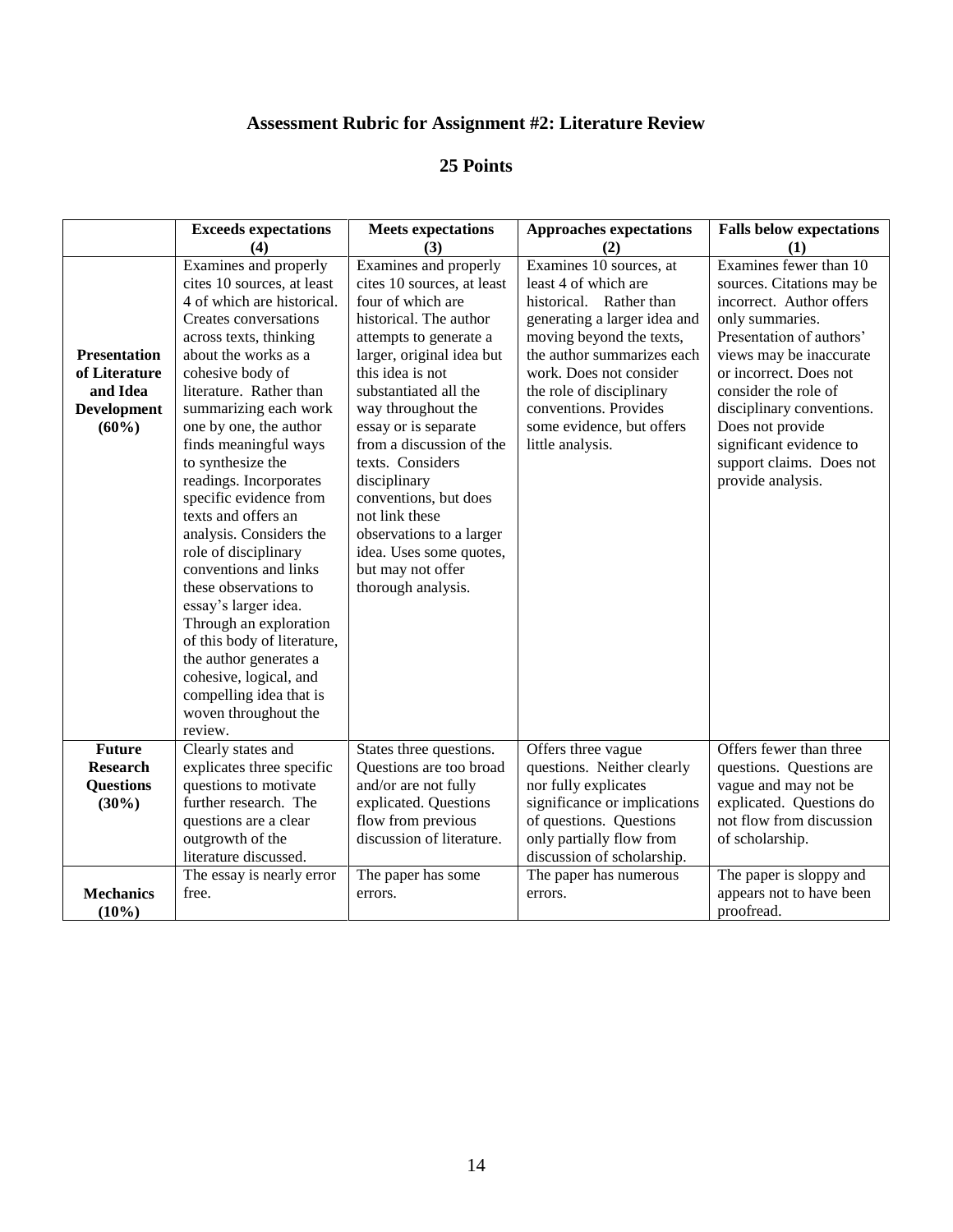### **Assignment#4: Research Essay**

### **Required Performance**

### **40 Points**

### **Rationale**

Educational issues assume center stage in the political arena, animating the Left and the Right. Questions surrounding accountability, teacher quality, measurement, standards and many others shape today's educational policy discourse. These are not new issues. Instead, educators and others have been asking and answering similar questions in various ways for over a century. In this culminating assignment, students will historicize a current educational debate. The goal of this essay is to use the past to intervene in a current debate.

### **Tasks**

- 1. Write a 12-15 page essay that historicizes a current educational debate, paying close attention to the ways in which social and political forces have shaped this issue.
- 2. Begin by offering a clear and succinct picture of a current educational issue.
	- a. Where does this debate unfold?
	- b. Who is involved?
	- c. What is at stake?
- 3. Consider how and in what ways an historical inquiry might provide a new way of thinking about this debate and its underlying issues.
- 4. Explore the history of this issue calling attention to key points of continuity and change over time.
	- a. You must use scholarly evidence in the form of quotations to support your points.
	- b. Rather than offering a summary of past events a textbook account, for instance – your task is to offer an analysis of these events.
		- i. Why did they unfold as they did?
		- ii. How do you account for this?
		- iii. What is the larger significance of this past educational debate?
- 5. Consider the ways in which the historical moments examined cast fresh light on the current debate.
	- a. How has this debate changed shape over time?
	- b. How do you account for this historical persistence?
	- c. In what ways does this historical knowledge recast the debate or illuminate enduring underlying tensions?
	- d. What did you learn about the social and political functions of schooling from this inquiry?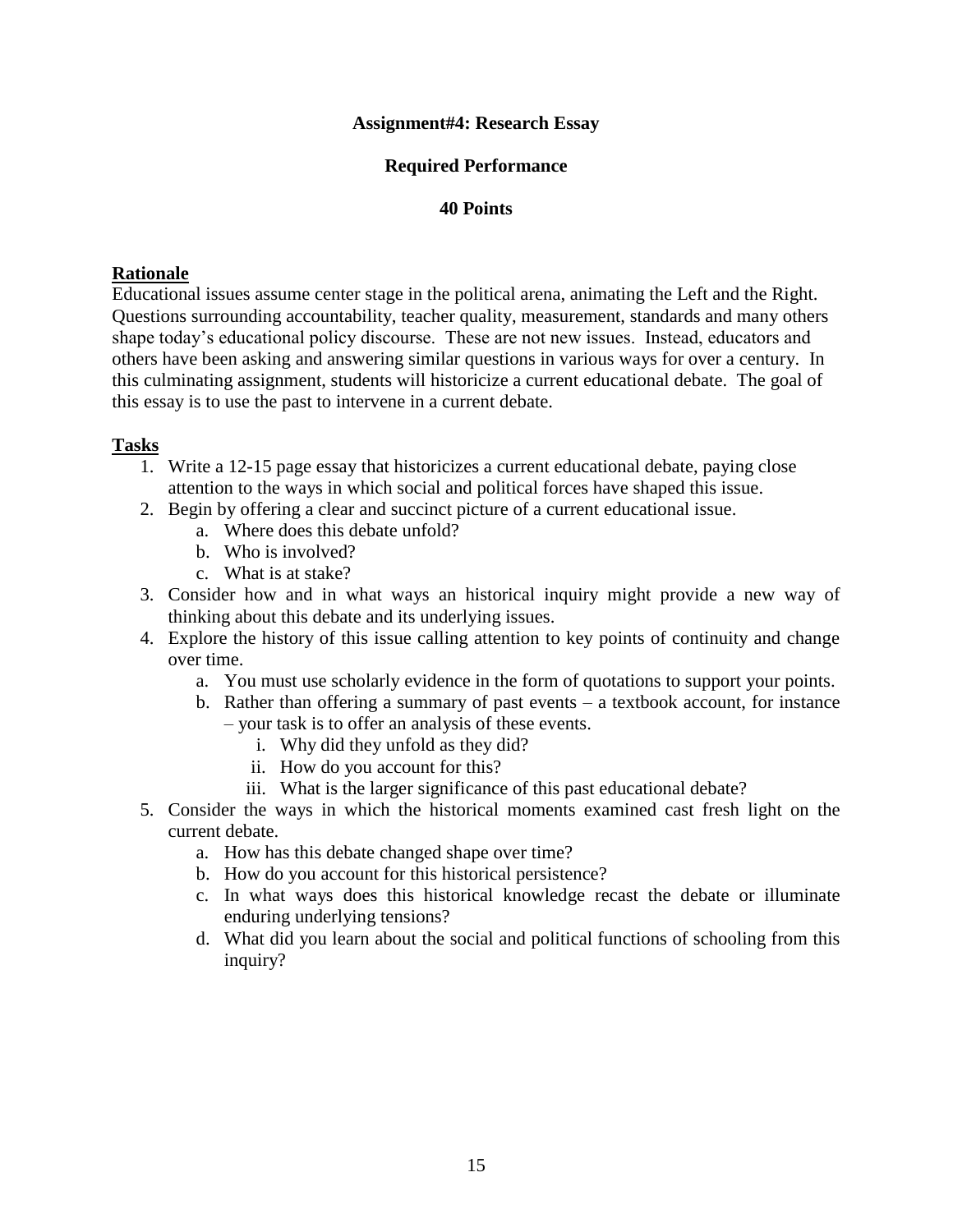## **Assessment Rubric for Assignment #4: Research Essay**

|                                                                                                       | <b>Exceeds expectations</b>                                                                                                                                                                                                                                                                                                                                                                 | <b>Meets expectations</b>                                                                                                                                                                                                                                                                                                                          | <b>Approaches expectations</b>                                                                                                                                                                                                                             | <b>Falls below expectations</b>                                                                                                                                                                                                       |
|-------------------------------------------------------------------------------------------------------|---------------------------------------------------------------------------------------------------------------------------------------------------------------------------------------------------------------------------------------------------------------------------------------------------------------------------------------------------------------------------------------------|----------------------------------------------------------------------------------------------------------------------------------------------------------------------------------------------------------------------------------------------------------------------------------------------------------------------------------------------------|------------------------------------------------------------------------------------------------------------------------------------------------------------------------------------------------------------------------------------------------------------|---------------------------------------------------------------------------------------------------------------------------------------------------------------------------------------------------------------------------------------|
| <b>Argument</b><br>and Idea<br><b>Development</b><br>$(30\%)$                                         | (4)<br>Presents a clear and<br>specific educational issue<br>to explore. Makes a<br>compelling case for<br>examining historical<br>precedents. Generates a<br>clear and compelling idea<br>throughout the essay. The<br>narrative moves from one<br>point to the next logically.                                                                                                            | (3)<br>Presents a clear and<br>specific educational<br>issue to explore.<br>Examines historical<br>precedents, but does not<br>make a clear case for<br>doing so. The narrative<br>follows a logical<br>sequence but it may<br>weaken in certain<br>sections. Crafts a general<br>idea, but does not<br>develop it fully.                          | (2)<br>Presents an overarching<br>topic to explore, but the<br>issue is vague or too large.<br>Does not examine<br>historical precedents.<br>Lacks a clear logic. Offers<br>claims but fails to generate<br>an overarching idea.                           | (1)<br>Topic is vague or unclear.<br>Offers summaries of events<br>and texts but does not<br>provide an analysis or craft<br>an original idea. Lacks a<br>discernible logic.                                                          |
| <b>Historical</b><br><b>Inquiry</b><br>$(30\%)$                                                       | Accurately examines<br>specific historical eras<br>and developments through<br>the use of evidence.<br>Offers a careful analysis<br>of evidence, moving<br>beyond a summary. Uses<br>at least 10 sources. Uses<br>quotes from other<br>scholarship to develop<br>and shade the essay's<br>ideas.                                                                                            | Examines historical eras<br>and developments. Uses<br>at least 10 sources.<br>Provides evidence, but<br>does not fully analyze all<br>pieces introduced.<br>Larger idea of the essay<br>is only tangentially<br>related to evidence<br>introduced.                                                                                                 | Offers a partial or<br>incomplete exploration of<br>historical eras and<br>developments. Uses some<br>evidence, but leaves it<br>largely unexamined. Does<br>not use and/or incorrectly<br>cites 10 sources. Relies on<br>summary rather than<br>analysis. | Examination of history is<br>partial or inaccurate. Does<br>not use evidence to<br>substantiate claims. Does<br>not use 10 sources. Unclear<br>how history relates to<br>essay's larger idea.                                         |
| <b>Conclusions:</b><br><b>The</b><br><b>Intersection</b><br>of History &<br><b>Policy</b><br>$(30\%)$ | Considers the ways in<br>which history and<br>historical developments<br>inform policy surrounding<br>a particular educational<br>issue. Examines moments<br>of continuity and change.<br>Uses the history presented<br>to offer fresh insights<br>surrounding a current<br>educational issue.<br>Examines the significance<br>of the essay's idea in<br>compelling and<br>meaningful ways. | Considers the<br>connections between the<br>past and present but does<br>not consider implications<br>of such connections.<br>Attempts to use history<br>to cast fresh light on<br>policy, but claims need<br>to be developed more<br>fully to be compelling or<br>clear. Needs to link these<br>observations to larger<br>idea with greater care. | <b>Considers</b> connections<br>between past and present<br>but does not consider<br>larger implications. Does<br>not use history to make<br>fresh observations about<br>current issue. Connections<br>to larger idea are vague.                           | Does not consider the<br>connections between the<br>past and present. Does not<br>use historical inquiry to<br>make fresh observations<br>about current issue. Does<br>not generate a larger idea<br>and examine its<br>significance. |
| <b>Mechanics</b><br>$(10\%)$                                                                          | The essay is nearly error<br>free.                                                                                                                                                                                                                                                                                                                                                          | The paper has some<br>errors.                                                                                                                                                                                                                                                                                                                      | The paper has numerous<br>errors.                                                                                                                                                                                                                          | The paper is sloppy and<br>appears not to have been<br>proofread.                                                                                                                                                                     |